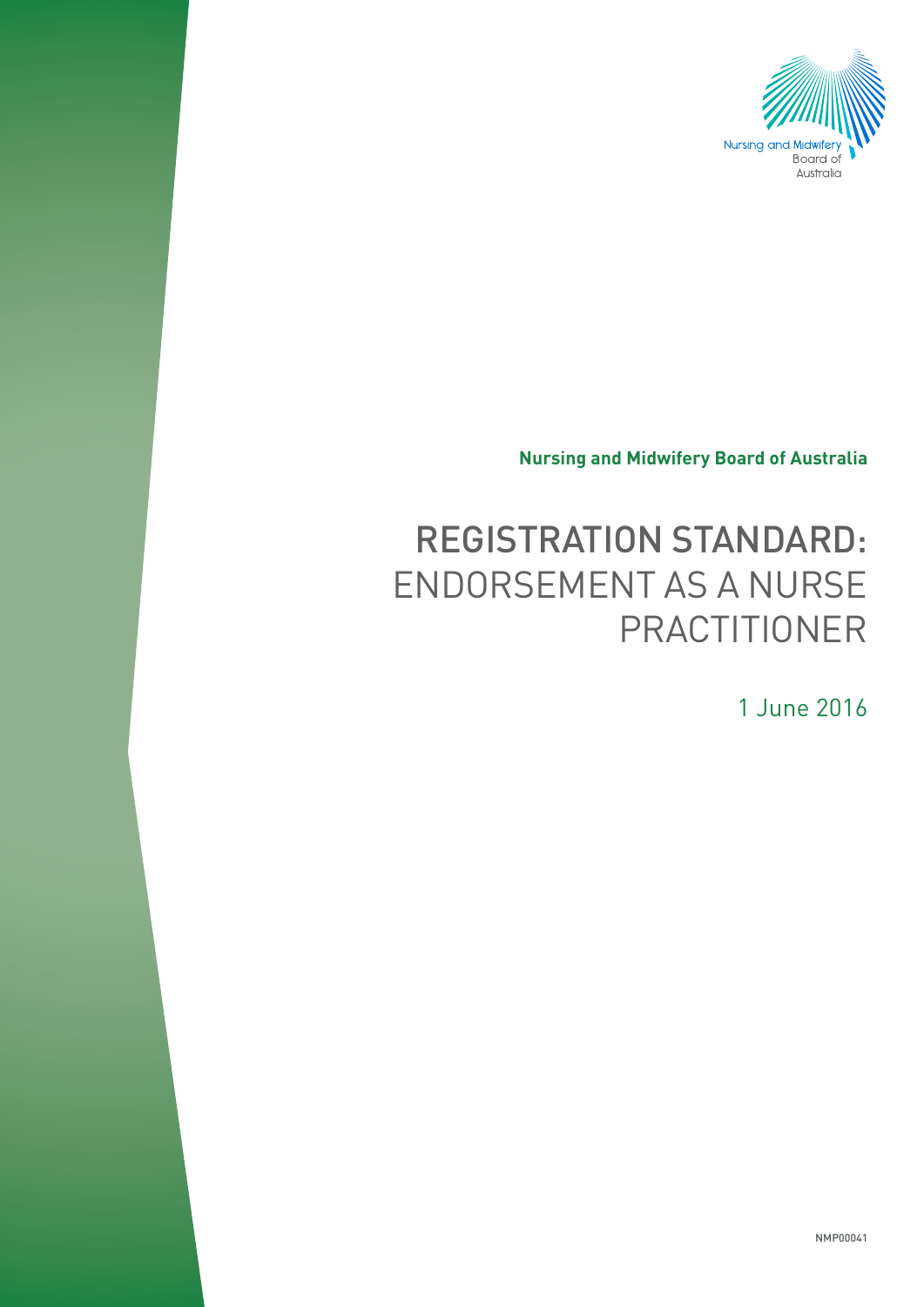## REGISTRATION STANDARD: ENDORSEMENT AS A NURSE PRACTITIONER



## **Summary**

This registration standard sets out the Nursing and Midwifery Board of Australia's (NMBA) requirements for endorsement as a nurse practitioner under section 95 of the Health Practitioner Regulation National Law, as in force in each state and territory (the National Law).

## **Does this standard apply to me?**

This registration standard applies to nurses and nurse practitioners who hold registration as a nurse in Australia, who are applying for, or maintaining, endorsement as a nurse practitioner.

## **What must I do?**

When applying for endorsement as a nurse practitioner, a nurse must be able to demonstrate all of the following.

- 1. Current general registration as a registered nurse in Australia with no conditions or undertakings relating to unsatisfactory professional performance or unprofessional conduct.
- 2. The equivalent of three years' full-time experience (5,000 hours) at the clinical advanced nursing practice level, within the past six years, from the date when the complete application seeking endorsement as a nurse practitioner is received by the NMBA.
- 3. Successful completion of:
	- an NMBA-approved program of study leading to endorsement as a nurse practitioner, or
	- a program that is substantially equivalent to an NMBA-approved program of study leading to endorsement as a nurse practitioner as determined by the NMBA.
- 4. Compliance with the NMBA's *Nurse practitioner standards for practice*.

#### **Ongoing requirements for endorsement**

Ongoing endorsement by the NMBA is conditional on the nurse practitioner complying with the current:

- 1. NMBA-approved *Continuing professional development registration standard*, *Recency of practice registration standard*, *Criminal history registration standard*, and *Professional indemnity insurance arrangements registration standard*, and
- 2. *Safety and quality guidelines for nurse practitioners* and any other applicable codes and guidelines approved by the NMBA.

### **What does this mean for me?**

#### **At renewal of registration**

When you apply to renew your registration, you need to declare that you comply with the ongoing eligibility requirements for endorsement as set out in this registration standard.

Nurse practitioners need to demonstrate recency of practice at the advanced practice nursing level to retain the endorsement.

#### **During the registration period**

Your compliance with this registration standard may be audited from time to time and may also be checked if the NMBA receives a notification about you.

#### **Evidence**

You should retain records as evidence that you meet the requirements of this registration standard in case you are audited.

### **What happens if I don't meet this standard?**

If you don't meet the criteria of this registration standard you will not be eligible for endorsement as a nurse practitioner.

The National Law establishes possible consequences if you do not meet the ongoing requirements of this registration standard, including that:

• the NMBA can impose conditions on your registration/endorsement or refuse renewal of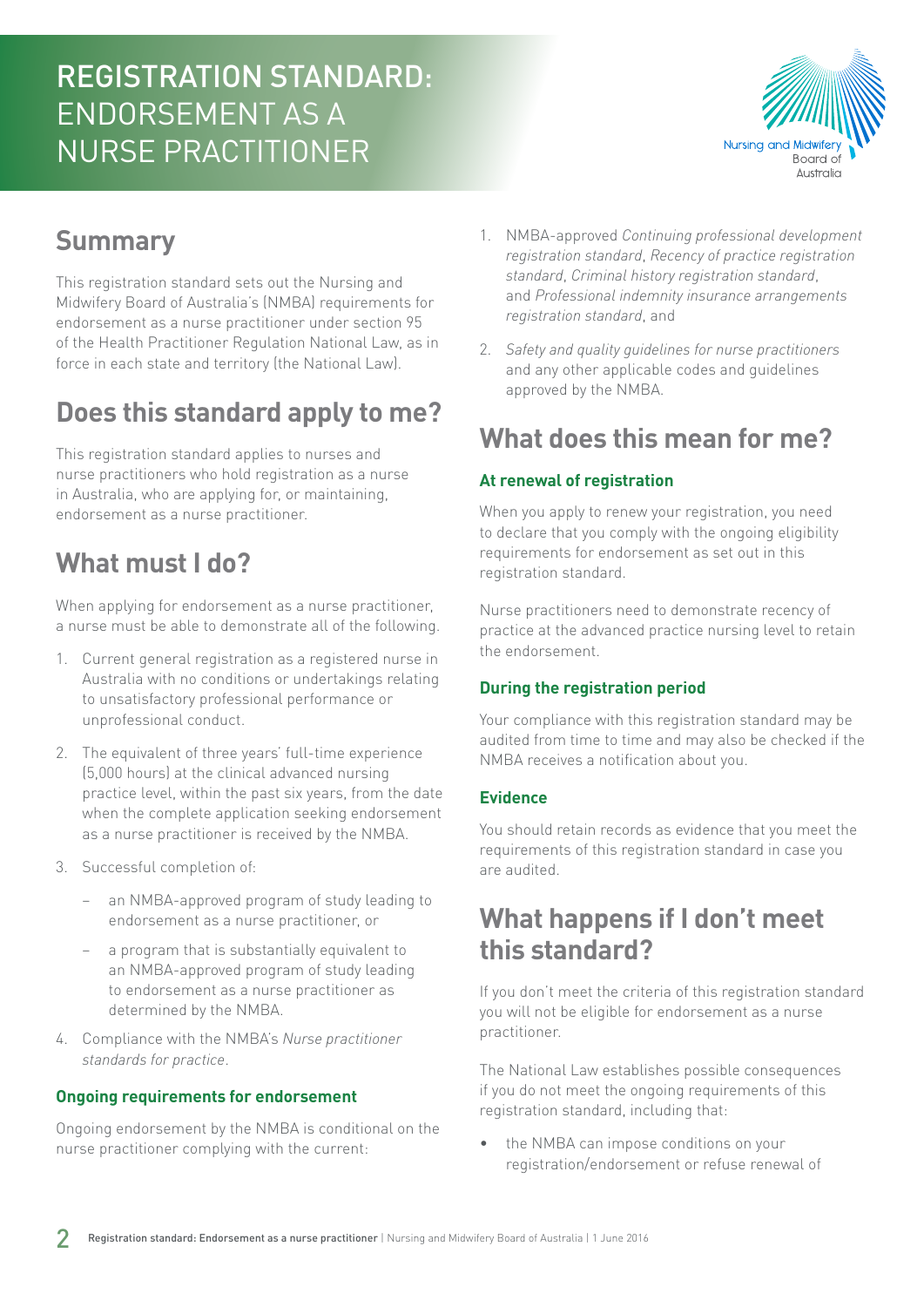## REGISTRATION STANDARD: ENDORSEMENT AS A NURSE PRACTITIONER



registration/endorsement (sections 82 and 112 of the National Law), and

• registration standards, codes or guidelines may be used in disciplinary proceedings against you as evidence of what constitutes appropriate practice or conduct, for the nursing and midwifery professions (section 41 of the National Law).

### **Safety and quality guidelines for nurse practitioners**

The *Safety and quality guidelines for nurse practitioners* outline the regulatory requirements for nurse practitioners providing clarity and support to practise in their role as a nurse practitioner.

### **Guidelines for registered nurses applying for endorsement as a nurse practitioner**

The *Guidelines: For nurses applying for endorsement as a nurse practitioner* provide guidance about how to meet the requirements of the registration standard. You are expected to apply these guidelines together with the registration standard in your application.

### **Authority**

This registration standard was approved by the Australian Health Workforce Ministerial Council on 30 October 2015.

Registration standards are developed under section 38 of the National Law and are subject to wide-ranging consultation.

## **Definitions**

Advanced nursing practice is defined as a continuum along which nurses develop their professional knowledge, clinical reasoning and judgement, skills

and behaviours to higher levels of capability (that is recognisable).

Nurses practising at an advanced level incorporate professional leadership, education and research into their clinically based practice. Their practice is effective and safe. They work within a generalist or specialist context and they are responsible and accountable in managing people who have complex health care requirements.

Advanced nursing practice is a level of practice and not a role. It is acknowledged that advanced nursing practice is individually attributed within a regulated nursing scope (enrolled nurse, registered nurse or nurse practitioner). Advanced nursing practice for the purpose of the 5,000 hours required is not related to a job title or remuneration.

Advanced practice nurse is a nurse practising in the advanced practice role.

Advanced practice nursing as a nurse practitioner is a qualitatively different level of advanced nursing practice to that of the registered nurse due to the additional legislative functions and the regulatory requirements. The requirements include a prescribed educational level, a specified advanced nursing practice experience, and continuing professional development.

Advanced practice nursing should not be confused with the term 'practice nurse' that is used commonly to describe nurses working in the general practice setting.

Approved program of study means a postgraduate nursing masters degree approved by the NMBA under section 49 of the National Law and included in the NMBA-approved list of programs of study for endorsement as a nurse practitioner. This includes NMBA-approved masters level units in advanced health assessment, pharmacology for prescribing, therapeutics and diagnostics and research.

General registration as a nurse means a person whose name is entered on the Register of Nurses in the division of registered nurses in the general category.

Nurse practitioner is an advanced practice nurse endorsed by the NMBA who has direct clinical contact